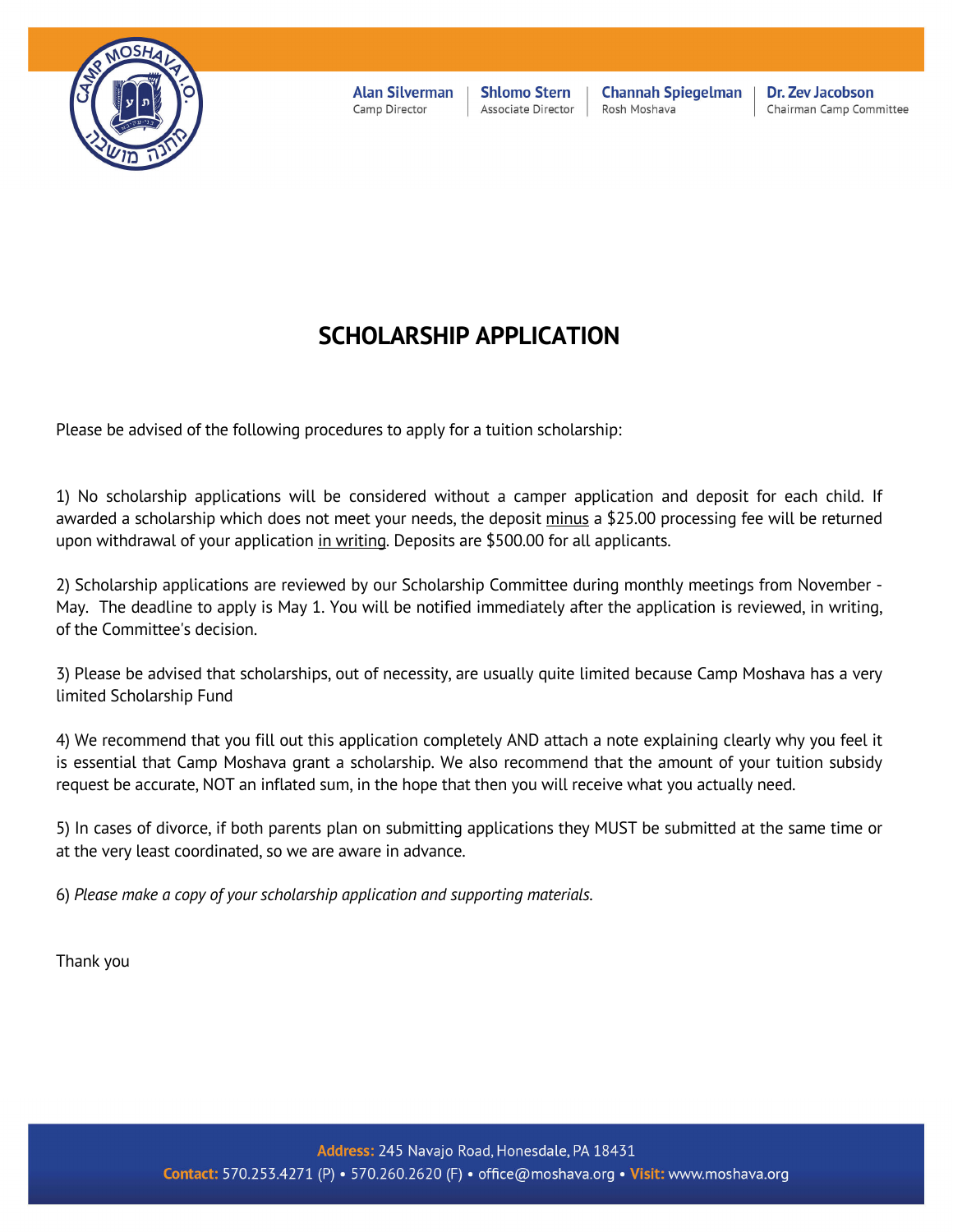# **CAMP MOSHAVA APPLICATION FOR SCHOLARSHIP**

| <b>NAME OF CAMPER</b><br><b>OR CAMPERS:</b>                                                                         |                                                      |                                                   |  |  |
|---------------------------------------------------------------------------------------------------------------------|------------------------------------------------------|---------------------------------------------------|--|--|
| <b>ADDRESS:</b>                                                                                                     |                                                      |                                                   |  |  |
| <b>TELEPHONE #:</b>                                                                                                 | <u> 1990 - Jan Barbara Barat, politik e</u> ta eta p | <b>BNEI AKIVA MEMBER: Yes NO</b>                  |  |  |
|                                                                                                                     |                                                      | <b>SESSION:</b> FULL FIRST SESSION SECOND SESSION |  |  |
| ATTENDED MOSHAVA IN 2021?                                                                                           |                                                      |                                                   |  |  |
| RECEIVED A SCHOLARSHIP IN 2021? IF YES, WHAT AMOUNT?<br><b>RECEIVED A SCHOLARSHIP IN 2019?</b> IF YES, WHAT AMOUNT? |                                                      |                                                   |  |  |

*THE INFORMATION IN THIS APPLICATION WILL BE PROCESSED IN THE STRICTEST CONFIDENCE. ALL QUESTIONS MUST BE ANSWERED AND ALL DOCUMENTATION SUBMITTED WITH THE APPLICATION OR THE APPLICATION WILL NOT BE CONSIDERED.*

The Undersigned hereby applies for a tuition subsidy of: \$\_\_\_\_\_\_\_\_\_\_\_\_\_\_\_\_\_\_\_\_\_\_

|                                    | <b>FATHER</b> | <b>MOTHER</b> |
|------------------------------------|---------------|---------------|
| <b>NAME</b>                        |               |               |
| PROFESSION/<br><b>BUSINESS</b>     |               |               |
| FIRM NAME                          |               |               |
| <b>ADDRESS</b>                     |               |               |
| <b>TELEPHONE</b>                   |               |               |
| YEARS WITH FIRM                    |               |               |
| POSITION HELD                      |               |               |
| DO YOU OWN THE<br><b>BUSINESS?</b> |               |               |

### **EMPLOYMENT INFORMATION**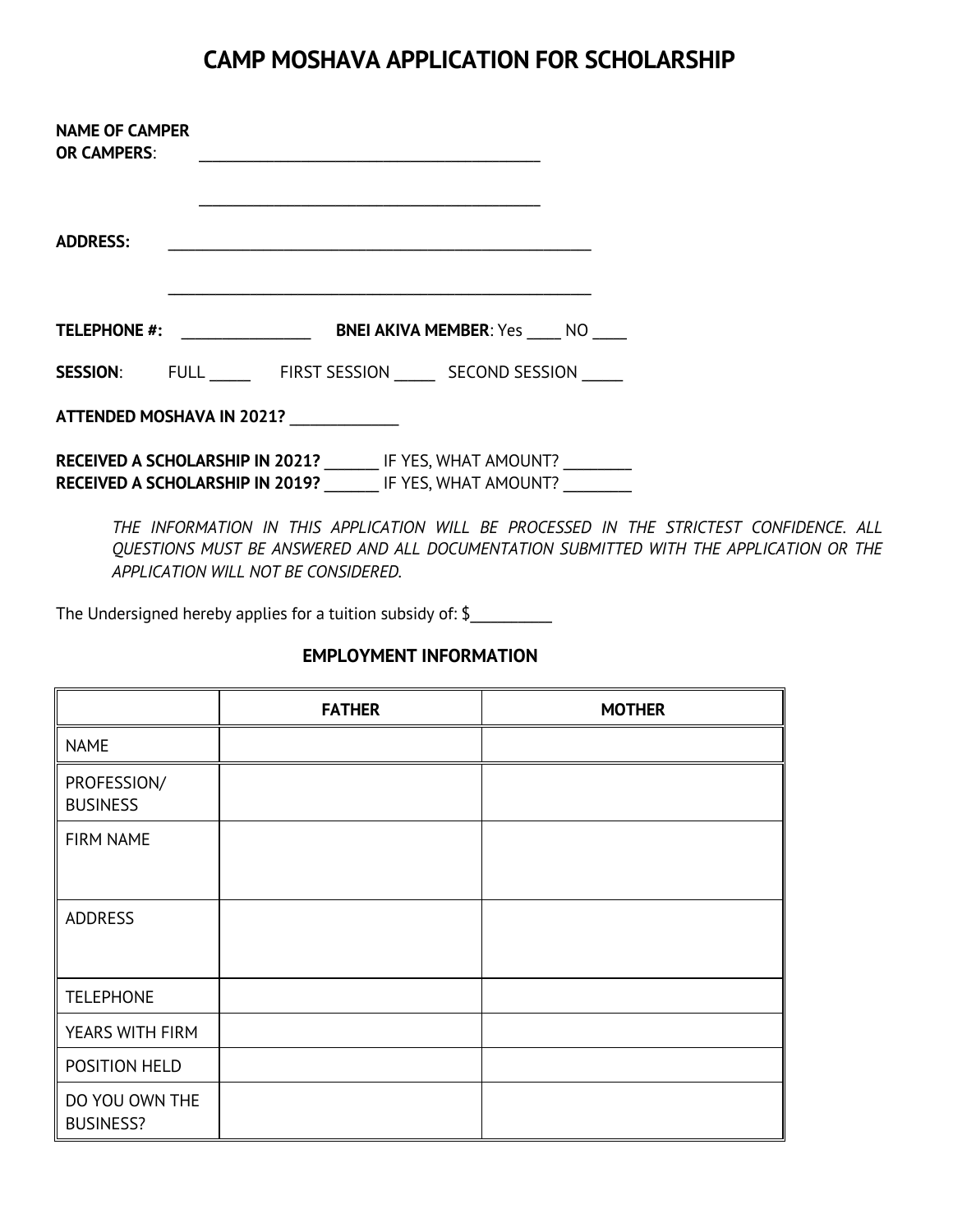#### **INCOME AND EXPENSE INFORMATION**

| <b>INCOME/ EXPENSE</b>                            | 2020 | 2021 | 2022<br><b>ESTIMATED</b> |
|---------------------------------------------------|------|------|--------------------------|
| Total # of Exemptions (IRS 1040)                  |      |      |                          |
| Wages, Salaries, Tips - FATHER                    |      |      |                          |
| Wages, Salaries, Tips - MOTHER                    |      |      |                          |
| Interest, Investment Income                       |      |      |                          |
| Net Income from Business                          |      |      |                          |
| Income (IRS Form 1040)                            |      |      |                          |
| US Income Tax Paid                                |      |      |                          |
| Payments to IRAs, KEOGH, Retirement<br>Plans      |      |      |                          |
| Medical/ Dental Expenses NOT PAID by<br>insurance |      |      |                          |

### **FAMILY INFORMATION**

\_\_\_\_\_\_\_\_\_\_\_\_\_\_\_\_\_\_\_\_\_\_\_\_\_\_\_\_\_\_\_\_\_\_\_\_\_\_\_\_\_\_\_\_\_\_\_\_\_\_\_\_\_\_\_\_\_\_\_\_\_\_\_\_\_\_\_\_\_\_\_\_\_\_\_\_\_\_\_\_\_\_\_\_\_\_\_\_\_\_\_\_\_\_\_\_\_\_\_\_\_\_\_\_

Are parents married?

If both parents are not living together, please explain:

| <b>NAMES OF CHILDREN</b> | <b>AGE</b> | <b>SCHOOL</b> | <b>ACTUAL</b><br><b>TUITION PAID</b> |
|--------------------------|------------|---------------|--------------------------------------|
|                          |            |               |                                      |
|                          |            |               |                                      |
|                          |            |               |                                      |
|                          |            |               |                                      |
|                          |            |               |                                      |

\_\_\_\_\_\_\_\_\_\_\_\_\_\_\_\_\_\_\_\_\_\_\_\_\_\_\_\_\_\_\_\_\_\_\_\_\_\_\_\_\_\_\_\_\_\_\_\_\_\_\_\_\_\_\_\_\_\_\_\_\_\_\_\_\_\_\_\_\_\_\_\_\_\_\_\_\_\_\_\_\_\_\_\_\_\_\_\_\_\_\_\_\_\_\_\_\_\_\_\_\_\_\_\_

Do you or your wife own a car? \_\_\_\_\_\_\_\_\_\_

MAKE \_\_\_\_\_\_\_\_\_\_\_\_\_\_\_\_\_\_\_\_\_\_\_\_\_\_\_\_ YEAR \_\_\_\_\_\_\_\_\_\_\_

 $\mathsf{MAKE}$   $\qquad \qquad \mathsf{YEAR}$   $\qquad \qquad$